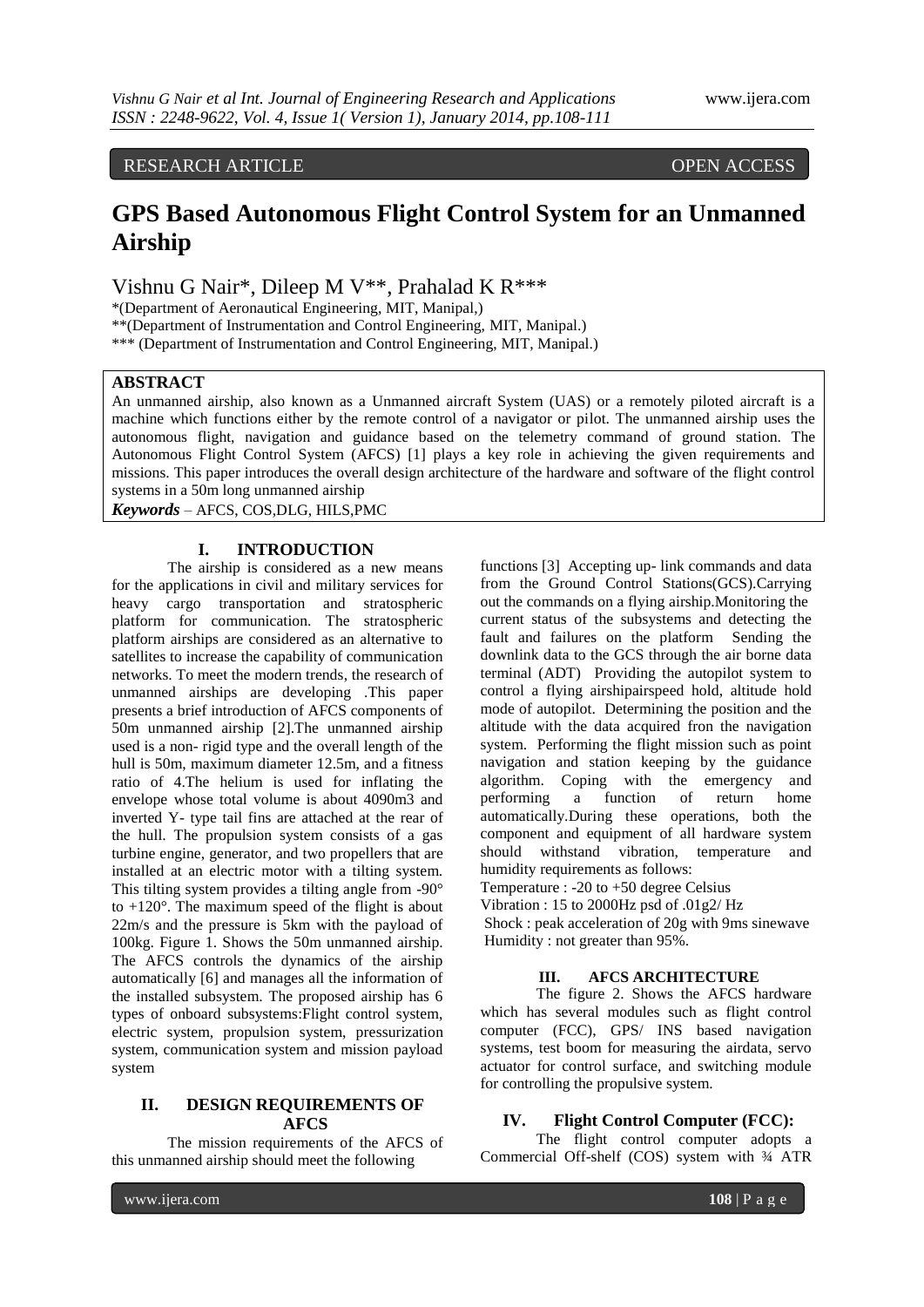long 7 slot chassis with a power PC 750 single board computer, PCI Mezzanine Cards (PMC) serial I/O module, VME discrete I/O module, VME relay output module, VME analog input module and VME analog output module.



Figure 1. Autonomous Flight Control System

The VISTA SCORE power PC Model PC 750 features a multichip module containing a power PC 750 CPU running at 200 MHZ with separate 32Kbytes instruction and data caches and provides 32 Mbytes of DRAM memory with error detection and correction, 16 Mbytes of Flash for program storage and execution, 512 Kbytes of Boot Prom and an internal L2 Tag combined with a dedicated 512KB L2 cache interface. The additional features include two asynchronous RS-232 and two synchronous/ asynchronous RS-432 serial ports, an 8 bit discrete parallel I/O port and a 10/100 BaseT Ethernet interfaces.



Figure 2. Flight Control Computer

The PMC serial I/O module offers 8 channels of serial communications including 4 RS-423 asynchronous and 4 RS- 422 synchronous with DMA control engine and 8 Kbytes of dual – ported buffer memory. This module is mainly used to provide additional RS-422 channels for

communication of FCC with Airborne Data Terminal (ADT), Airborne Imagery System (AIS), electrically driven thruster, transponder etc. The VME relay output module has 64 double- pole , double throw (DPDT) premagnetised relays, which are composed of 32 single pole , double throw (SPDT) 3- pin contacts plus 32 single pole single throw(SPST) 2- pin contacts with any level of AC/DC voltages up to 300 volts and 1 amp maximum. These relays are dedicated to power control and power control loop- back signals for several subsystems such as pressurization system, engine controller, transponder, airborne camera, left/ right inverters and cooling fan. The VME analog input module , implements 32 single ended channels with 12 bit analog to digital converter, receives signals from temperature sensors, pressure sensors and voltage sensors to monitor the current status for envelope, ballonet and ambient of the airship. The VME analog output module provides 24 independent digital to analog converters with 12bit resolution outputs analog command signals to control surface actuators [4].

# **V. GPS / INS BASED NAVIGATION SYSTEM:**

To measure the attitude, position and velocity information, the airship adopts GPS/INS hybrid navigation system as a main navigation sensing unit. Figure 2. Show the navigation unit. This uses a Digital Laser Gyro (DLG) and a 3 allied signal accelerometers and GPS receiver module for pure inertial, GPS –only and blended GPS/ INS solutions. The acquired information is feedback to FCC through MIL-STD 01553B interface. The major specifications of hybrid navigation system are shown in table 1.

| Position Accuracy<br>- INS only (CEP)<br>- INS/GPS (SEP)                  | $1.0 \text{ nm}$ i/hr<br>16 m                         |
|---------------------------------------------------------------------------|-------------------------------------------------------|
| Velocity Accuracy<br>- INS only (rms)<br>$-$ INS/GPS (rms)                | $1.0 \text{ m/sec}$<br>$0.03$ m/sec                   |
| Heading (rms)                                                             | $0.02$ deg                                            |
| Roll and Pitch (rms)                                                      | $0.01$ deg                                            |
| <b>Operating Ranges</b><br>- Attitude<br>- Angular Rate<br>- Acceleration | unlimited<br>$600 \text{ deg/sec}$<br>21 <sub>g</sub> |
| Weight                                                                    | $8.4 \text{ kg}$                                      |

Table 1.Specifications of Navigation System

#### **VI. AIR DATA BOOM**

To measure the air flow speed, the space age control 100600 straight – node air data boom is installed on the front of the nose cone of the airship. This boom contains static and total head pressure pickups and angle of attack and sideslip vanes. The vanes also called airflow direction transmitters or flow angle sensors are coupled to precision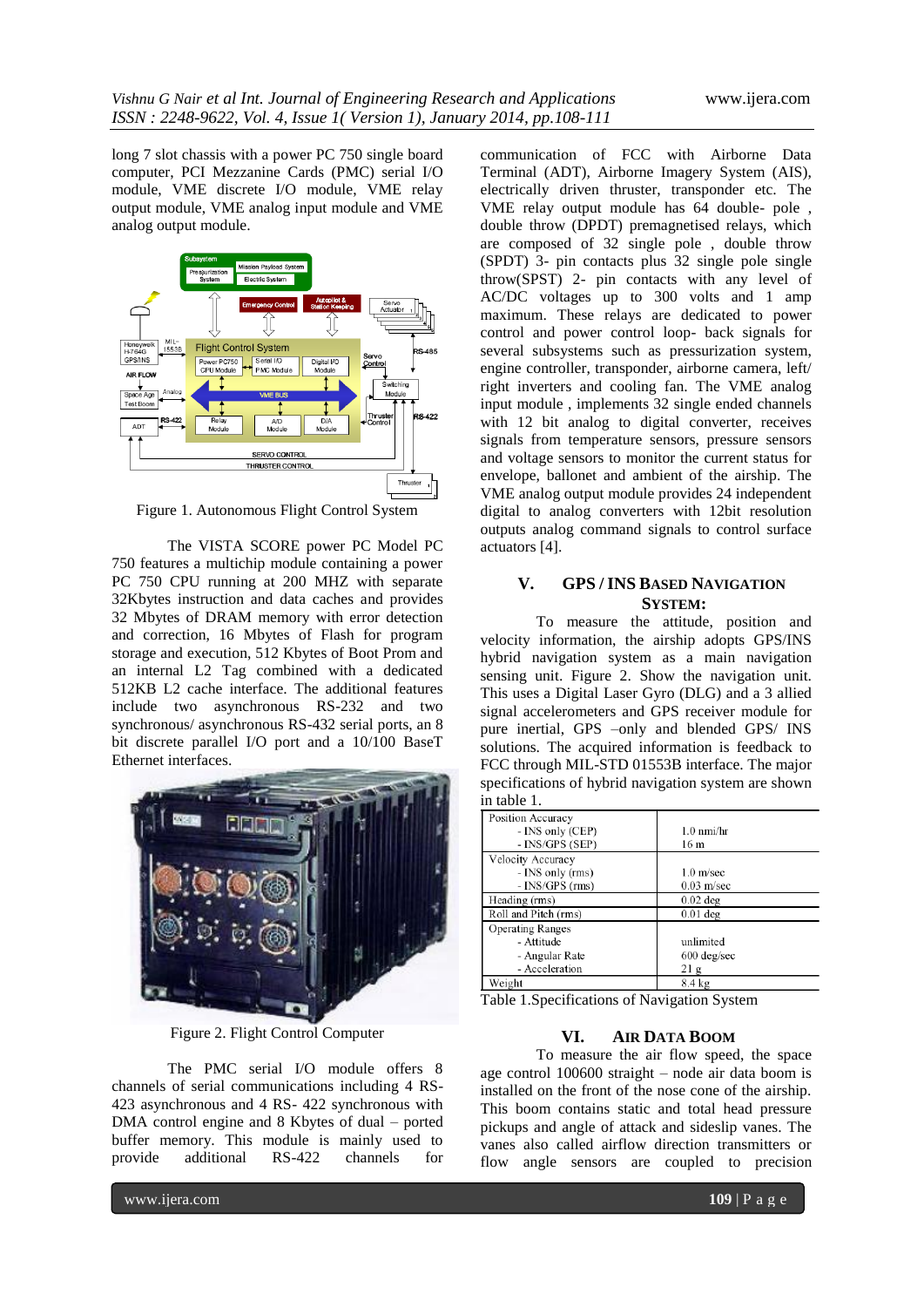potentiometers to provide an electrical signal indicating airflow direction relative to the airship body axis. Figure 3. shows the air data boom and table 2. gives the air data boom specifications.



Figure 3.Air Data Boom

| Type                           | Dual conductive plastic                          |
|--------------------------------|--------------------------------------------------|
| Resistance                     | 5K ohms                                          |
| Linearity                      | $\pm 0.5\%$                                      |
| <b>Electrical Travel</b>       | $\pm 170^{\circ}(\pm 5^{\circ})$ from center tap |
| Power Rating at $70^{\circ}$ C | $1.0$ Watt                                       |
| Resistance Tolerance           | ±20%                                             |
| Mechanical Travel              | $360^\circ$ continuous                           |
| Mechanical Life                | 20+million shaft revolutions                     |
| Operating Temperature          | $-55^{\circ}$ to $+125^{\circ}$ C                |

Table 2. Air Data Boom Specifications

#### **VII. SERVO ACTUATOR FOR CONTROL SURFACE:**

Servo actuators are designed to control and operate the unmanned airship's control surfaces such as rudder, left elevator and right elevator. Two servo actuators are engaged to each control surface with a hinge, which is designed to reduce the hinge moment down and to increase the reliability. Each servo actuator is composed of Poly- Scientific Clifton Precision 308vs.1 planetary gear heads which are coupled to 400w brushless DC servomotor with an encoder and a servo controller. The servo controller has been designed to convert a 12 bit command signal from RS- 485 port to 20 KHZ Pulse width modulation (PWM) signal. The final signal can be converted to the physical position and feedback of the state of the servo actuator is provided. The specifications of the servo actuator are shown in table 3 and figure 4. shows the servo actuator of the control surface.

| <b>BLDC</b> Motor<br>- Rated power<br>- No load speed<br>- Stall torque<br>- Weight                                | 400 Watt<br>5000 rpm<br>11.8 N·m<br>$2.5 \text{ kg}$                                          |
|--------------------------------------------------------------------------------------------------------------------|-----------------------------------------------------------------------------------------------|
| Planetary Gearheads<br>- Reduction rate<br>- Max continuous torque<br>- Backlash<br>- Weight                       | 308:1<br>120 N·m<br>2 deg<br>3.7 <sub>kg</sub>                                                |
| Performance<br>- Max hinge moment<br>- Angular range<br>- Resolution<br>- Max angular rate<br>- Steady state error | 120 N·m<br>$-75 \text{ deg} \sim +75 \text{ deg}$<br>$0.1$ deg<br>28 deg/sec<br>less than 5 % |
| Total weight                                                                                                       | less than 13 kg                                                                               |

Table 3. Specifiactions of Servo actuator



Figure 4. Servo Actuator

# **VIII. SOFTWARE DESIGN OF AFCS**

The flight software system manages the proper control of all hardware and subsystem components connected to AFCS and carries out the automatic control algorithms associated with the major activities. The flight software is implemented with C- language under the Vx Works real time OS environment. The structure of the software design is given in figure 5. The basic module of the flight software is a task processor related with each subsystem and other activities. The data type for the data communication system is defined by using the bit field structure [5].



Figure 5. Software Structure of Flight control